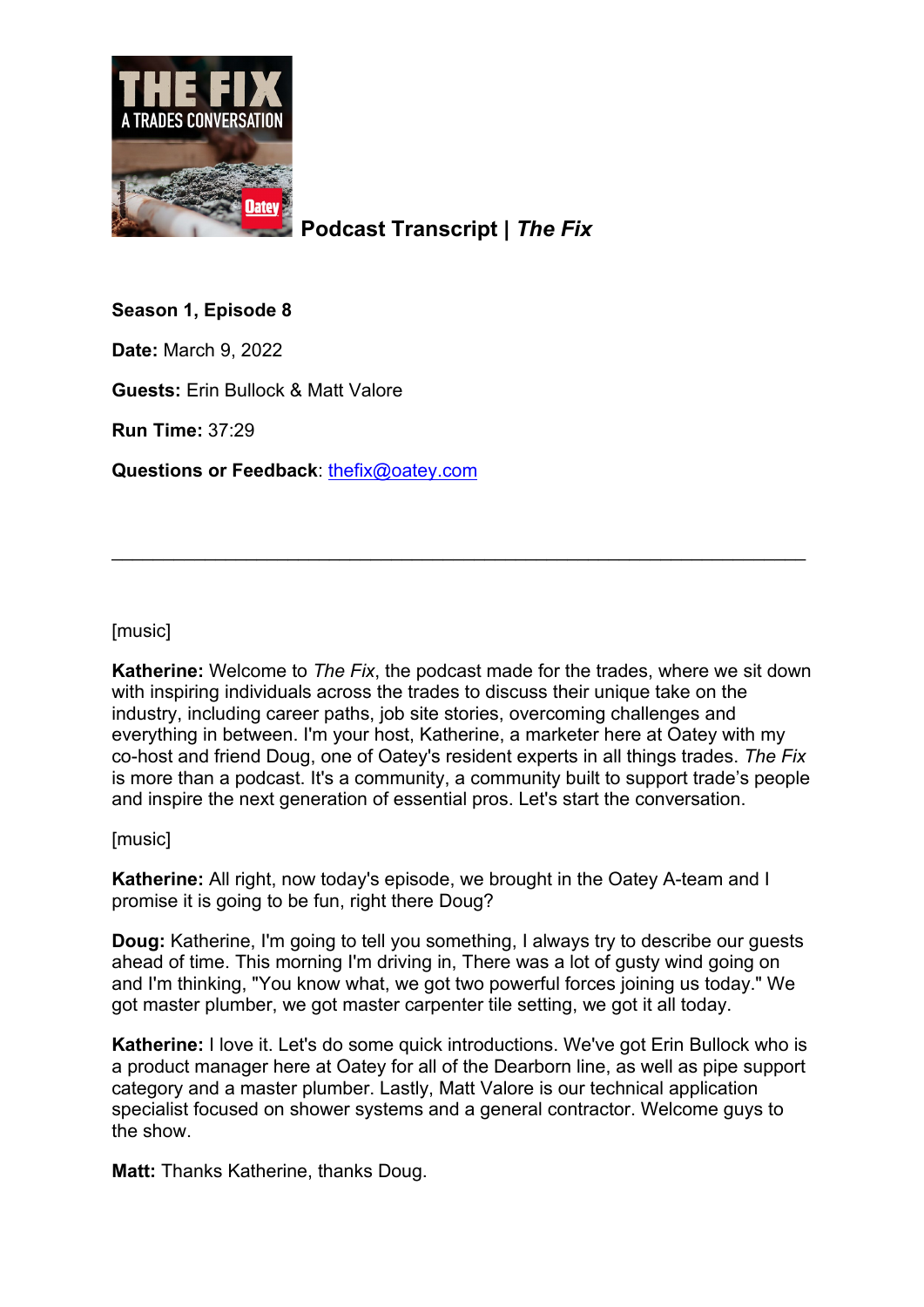**Erin:** Thanks Katherine, thanks Doug. Glad to be here.

**Doug:** I don't really want to talk to Erin too much because believe it or not, he started off as Oatey as one of my partners in crime-

**Katherine:** He left you.

**Doug:** -quickly left, went to PM.

**Erin:** Doug doesn't understand yet, that's what they were trying to do.

**Katherine:** All right. We've got a really fun kind of dialogue. This is from--we're going to go round Robin on these questions. I need all three of you to participate. This is from our Instagram followers. Erin silicone or plumbers putty for drains?

**Erin:** Depends on the application.

**Katherine:** Oh, man.

**Doug:** Here we go, I'm going to clarify this. Here's what we got, if you using abs drains, we do not want you using plumbers putty, we want you to use silicone. If you're using our PBC drains, absolutely you can use our putties or you can use silicone but remember, if you're putting these drains into a porous surface, you have to make sure you use our stain-free or our state put putty from Hercules.

**Katherine:** Oh my gosh. I need to go with you last, next time. All right, Matt?

**Matt:** Doug just gave you everything. I always use putties stain-free for everything.

**Katherine:** I love it. All right, good answer though, Doug. I like it-

**Doug:** Thank you, I practiced.

**Katherine:** -very thorough.

**Erin:** I didn't know we were going for an Oatey official.

**Katherine:** No, no.

[laughter]

**Erin:** He's the master.

**Doug:** See why I don't talk to him anymore?

[laughter]

**Katherine:** All right. We're going to start over on this side with Matt. Why is purple primer supposed to be wet when you apply the cement?

**Matt:** Because it's actually changing the pipe and the fitting. If it's dry, you got like five minutes to apply it. Doug's going to give you the full answer to this.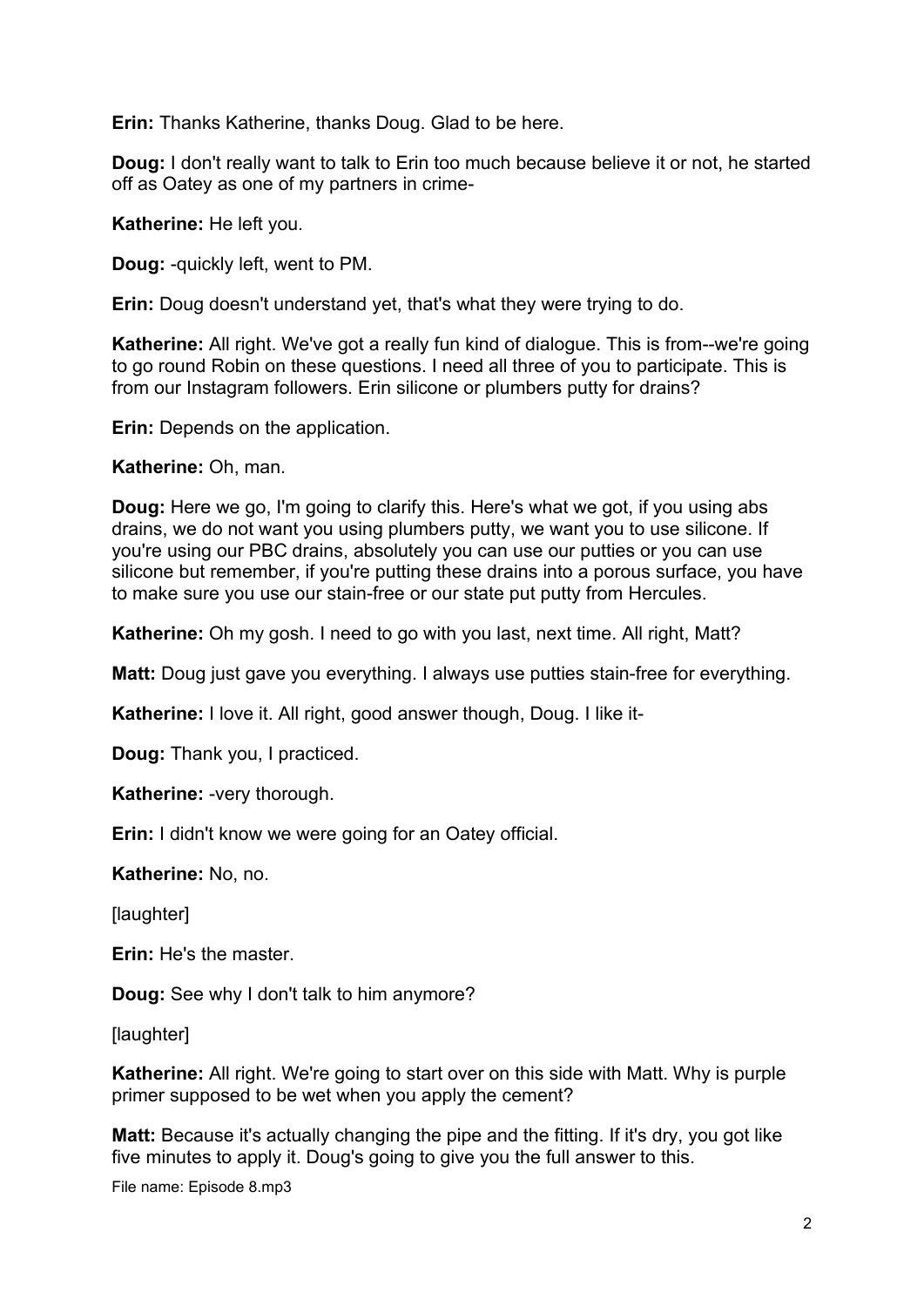**Katherine:** Sorry, go with Erin next. Hold on, Erin next. Let's see if-- [laughs]

**Doug:** Basically we can see that Matt's a construction guide this point, so we've divided the room.

**Erin:** What it's doing is preparing the pipe services and the fitting services to-- think about it like taking a shower, opens up the pores. When you apply that cement, it's going to dry and form a cross molecular entanglement by which it becomes a continuous phase.

**Katherine:** Oh, I don't think we need Doug's answer anymore.

**Doug:** I'm going to tell you something, that was actually kind of impressive, but not fully impressive. Basically, when we're talking about is primer being wet, the primer itself is not going to be dripping off the pipe or be wet, it's going through the evaporation process. As Erin said, the scenario we normally use is warm shower. You're going to open up those pores, you're going to get to open there. The soap in our case is the solids in our cement.

The primer causing that chemical reaction, it's opening it up, It's getting it prepped and we have to complete those joints within five minutes because that's the evaporation process or the wet phase of the primer.

**Katherine:** All right, good one.

**Doug:** How'd I do Erin?

**Erin:** Mic drop, nice.

**Katherine:** I like it, great combination. All right, the best way to remove purple primer from surfaces, that it shouldn't be on, tubs, flooring, et cetera. Matt, you're shaking your head already. Give it to me.

**Matt:** Trust me, I've built enough houses to have guys get purple primer on bathtubs. It's definitely not coming off.

**Doug:** Yes, Erin.

**Erin:** I've seen a couple of plumbing blocks, already have some ideas, but it doesn't come off.

**Katherine:** Doesn't come off. Sorry guys it does not come off

**Doug:** Every plumber out there knows that purple primer is like a bad relationship. You just never get rid of it. If you spill it, it might fade a little but it's always going to be there.

**Katherine:** Oh my goodness, you got it. How can we get into business with a new product idea. Remind you, these are questions that are coming from our Instagram followers.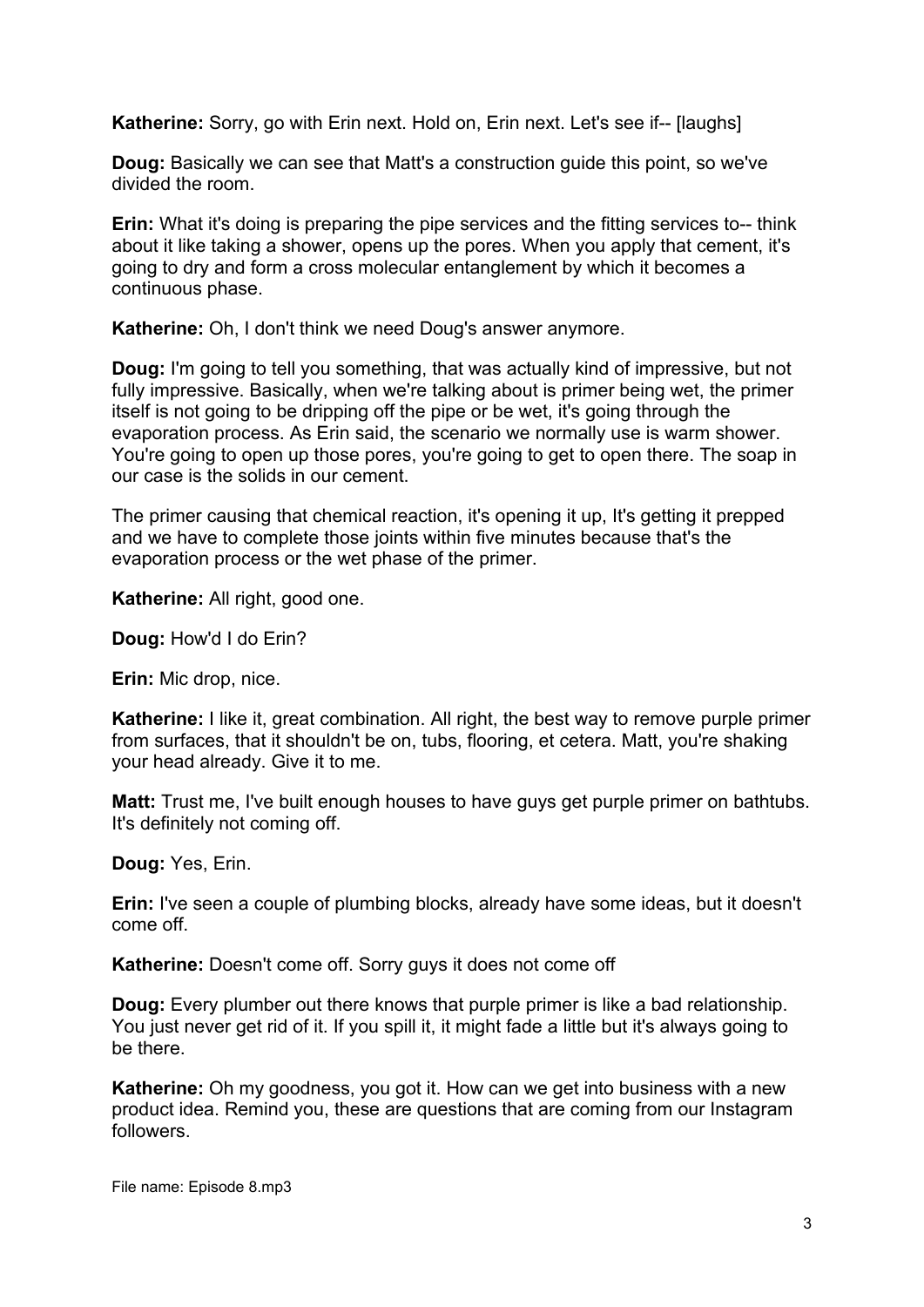**Doug:** I'm not sure if these guys have been exposed to that but let me try to fill this in. Basically, they can email in and say, "Hey, I have a very creative idea." Then we'll have a team of people, look at their idea, high-level overview, we'll ask if there are patents and things of that nature.

If we feel this is a product that Oatey could add to its product line and help us and that individual be more successful, we'll bring them in for a consultation. They can do their presentation to us and we'll evaluate it at that time. We'll look at possible sales, create a business case and then we'll see if we need to move forward.

**Katherine:** That's great. We've had a couple of scenarios like that. I believe Set-Rite was one of them. Some other new products we have coming out where we've been a partnership of someone who had an idea and Oatey helping them get to the finish line.

**Erin: Absolutely.** 

**Katherine:** All right. We're going to get into some technical questions and I might as well just start with the biggest question and biggest topic that happened last year and the last two years on social media, dope gate. Is it tape and dope, dope then tape? We're going to go around the room on this one, Matt?

**Matt:** Taped then dope.

**Doug:** Oh, it's definitely tape and dope, I wrote the question.

[laughter]

**Erin:** Tape and dope.

**Doug:** Here let's elaborate on that a little bit, up to what pipe size.

**Erin:** Up to inch in a quarter. Anything over inch and a quarter, we recommend tape and dope.

**Doug:** Absolutely, we'll recommend that, but normally, if you're doing threaded connections, you're only going to go up to two-inch in diameter or anyhow, because two-inch and above, will always be welded together. How'd I do on that Erin?

#### **Erin:** Excellent **[unintelligible 00:06:47].**

**Katherine:** All right, Erin, this is for you. What makes Liquilock better than using a sponge or a Shop-Vac?

**Erin:** You don't have to put your hand in a toilet.

**Katherine:** I mean, amen to that.

[laughter]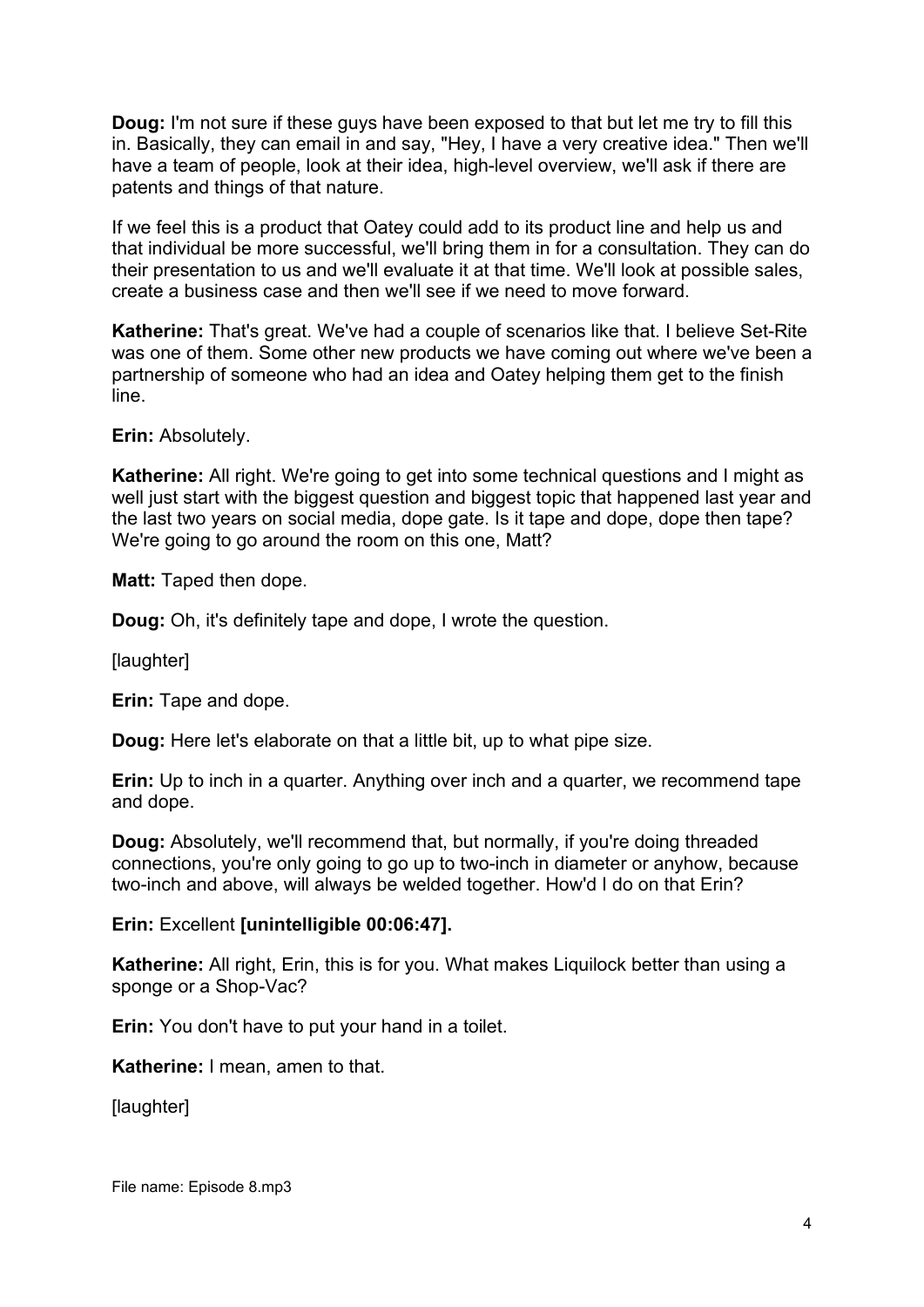**Doug:** A lot of guys like to Shop-Vac because they're not actually coming into contact with the wastewater, but here's the thing.

**Katherine:** You still got to empty it.

**Doug:** It's filling up the container, I can empty it too, but unless I actually sterilize my Shop-Vac, I have bacteria growing in there. It's the perfect situation, so the Liquilock is the perfect solution for all of those. We also recommend the Liquilock, we have our service contractors changing out hot water tanks. They can cut the top hot and cold, they can pour it down in through the cold pipe because the dip tube will go all the way to the bottom. It'll solidify that last inch and a half bit of water at the bottom. Then when they're taking it out, they don't have to worry about it sloshing around and damaging stuff.

**Katherine:** Yes. That's awesome. How about you, Matt, do you use it for anything else?

**Matt:** Liquilock all day long, changing out toilets. Shop-Vac, you give it to the guys that work for you and they still try to dump the toilet in the shower. Once you drop it in there, you can't fix the shower either, just like when you put purple primer in there.

**Doug:** Liquilock is also a good party favor because you just take it, dump it in the toilet, throw in a Baby Ruth and you got a Bill Murray scenario all over again.

[laughter]

**Katherine:** Oh, there's a new TikTok for us.

**Doug:** Absolutely. You come out there waving your hands, like ACE Ventura going, "Whoa you do not want to go into there."

[laughter]

**Katherine:** I hope you guys are all enjoying this as much as we. Let's talk about the most common mistake when installing an air remittance valve. Who wants to take this one, what do you see?

**Matt:** I'll take it, the start.

**Katherine:** Go for it.

**Matt:** I've seen so many AVs stuck behind drywall and a cavity of a wall or covered in insulation. Basically, they can't breathe at that point. That's what I've seen.

**Katherine:** Needs to have some way to breathe. Got it.

**Erin:** I was going to say I don't make mistakes so it's hard for me to--

[crosstalk]

[laughter]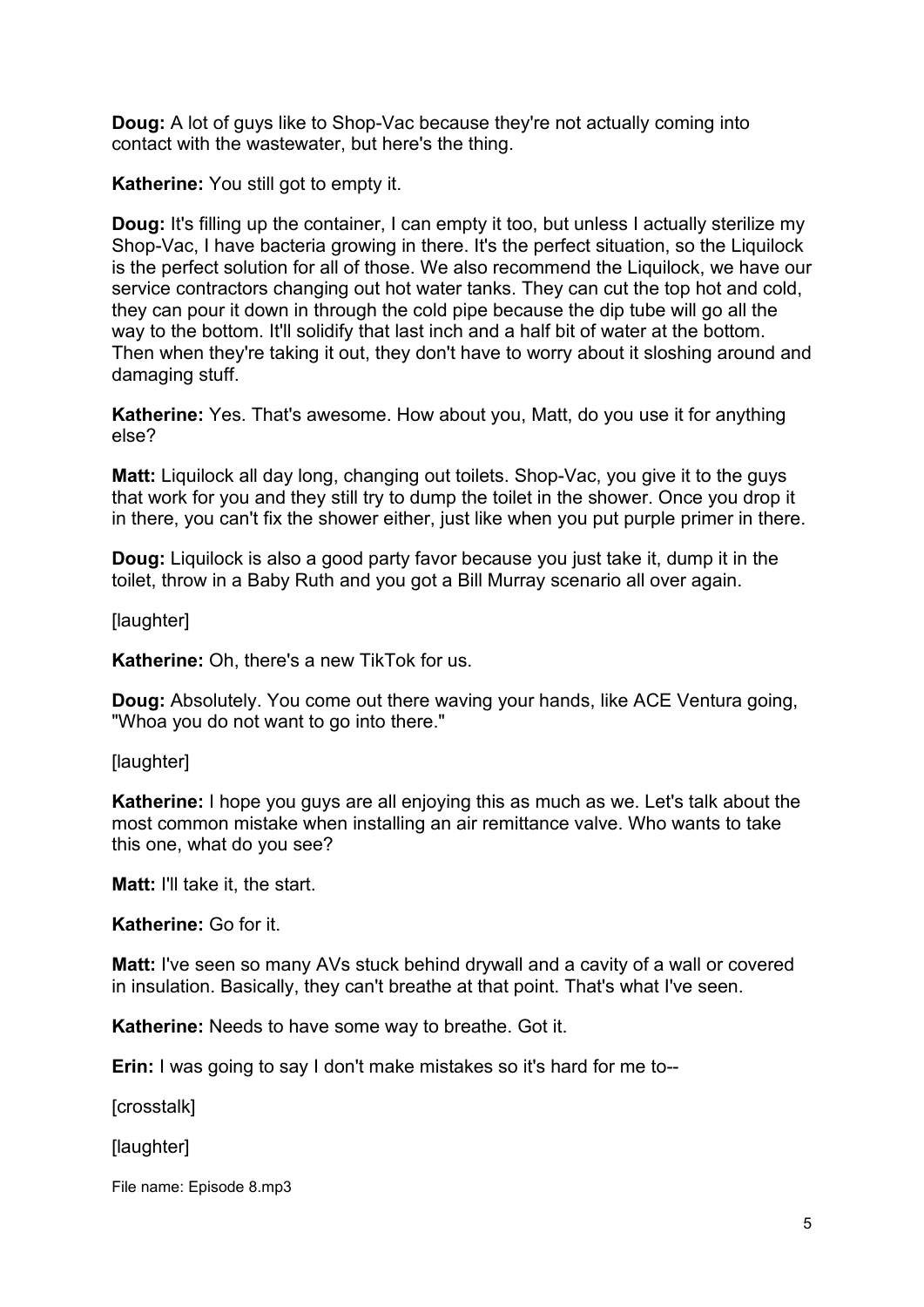**Doug:** I think we'll have some conversation about that later. Matter of fact, I might even write a blog about that.

[laughter]

**Erin:** I would say not providing a minimum distance above the tram.

**Katherine:** Yes. We've seen that sometimes and sometimes we get that feedback on pictures that we re-share of **[unintelligible 00:09:07]**. Does that change for code in different areas?

**Doug:** No, because it's based on our manufacturer specifications. We tell you the elevations above the trap ware or flood level room of a fixture. The other common mistake that we have out there is, guys will forget to put a thread tape seal into a pipe joint compound on the threads because that becomes a leak path because there's consistent positive pressure in the sanitary sewer.

They want to always make sure they put the thread sealing on there and they also want to make sure that it's as vertical as possible, never more than 10 to 15 degrees off, vertical.

**Katherine:** That's great. Good points to highlight. You all can't pick the same one, but what are you, or your one time favorite all-time go-to Oatey product, even ones that you used before officially joining the Oatey team.

**Matt:** Go to?

**Katherine:** There's so many.

**Matt:** Talk about one I recently discovered as I was coming out of the field. That was Universal Hangers, these things are awesome. It's like a BK ratchet strap and it goes around any pipe size up to six inch-

**Katherine:** Any direction,

**Matt:** -any direction and for instance when you're in a crawl space, you're on your back and you're trying to get the right height for your pipe, hands down, it's easiest thing to use.

**Katherine:** Yes, that's great.

**Doug:** I would have to say because I'm older, I have boots older than two guys in this room right now and I would say solder flux.

**Katherine:** Oh, yes.

**Doug:** The reason why is, I come from an era where we soldered all of our pipelines together. Oatey Solder always was consistent for me, the fluxes were always consistent. I was Number Five guy, which is not allowed in a lot of jurisdictions today because it's not water soluble. I would say the solder flux category for me.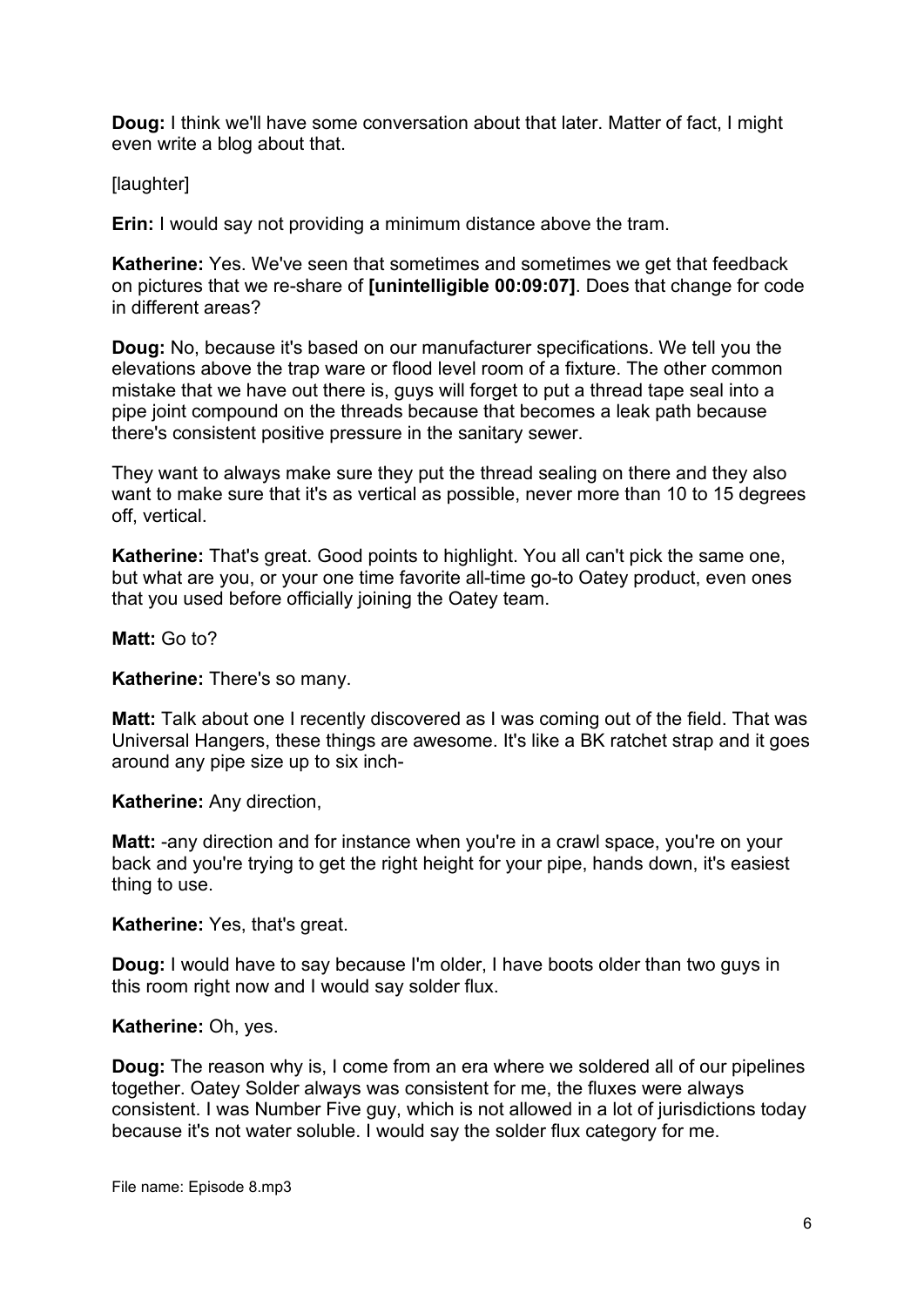**Erin:** I would definitely say solder flux. I grew up to implying with-- I won't tell you who, with the guy sitting in the room with us and I've tried some other solders and fluxes on the market and they just don't work as well as Oatey Silver and Number Five.

**Katherine:** I love it, learning from your mentor.

**Erin:** Exactly.

**Katherine:** You got it. Let's switch gears a little bit and I want to talk about some career questions and advice and get into-- each one of you, give a quick highlight of how'd you get into the trades? Matt, you want to take us through the beginning part of how'd you get in the trades?

**Matt:** I grew up doing construction my father had a gutter company. I went from that and to doing high-end residential with my best friend's dad. Then I got into plumbing with Doug sitting next to me. Then I went on to do a lot of new residential multifamily, I probably built about 500 units, and did my own tile work and everything when I got into the renovation side. There's some insurance work in there too but that's basically where I'm at and I've done a lot of showers, so that's why I support the QuickDrain line.

## **Katherine:** Erin, take it away.

**Erin:** Went to school for architecture. Three years into architecture program and decided, "Let me cut my losses." 2008 housing market was going downhill. All my friends were working at Target. Went back to Lowe's, worked there as a plumber sales specialist for about six years. I saw a guy walking through the aisle, like, "Hey, how do you become a plumber?" He said, "Got out to the local, early Monday **[unintelligible 00:12:41]** sign up," and it was like clockwork.

Went through an apprenticeship program, did some commercial **[unintelligible 00:12:47]** and then did some residential and some commercial projects with them and then became a contractor, did some of my own work. Worked for a buddy of mine as a project manager as well and saw an opportunity to come work for the Oatey company. That's all she wrote.

**Katherine:** There you go, and you're here.

**Erin:** Yes.

**Katherine:** You talked a little bit, Erin, about how you went to school for a little bit, decided, "Yes, I'm going to cut my losses, not really for me, I want to do something different." Did you ever have any external pressure to stay in college or to leave college? Did you have support from your parents and teachers?

**Erin:** Oh, yes. The thing was go to college, that's what was drilled into my head from the beginning, like, "Go to high school, you got to go to college." After figuring out what I really wanted to do, discovering the trades, I wish I would have known about it from the jump. It's probably the move I would have made from the beginning, instead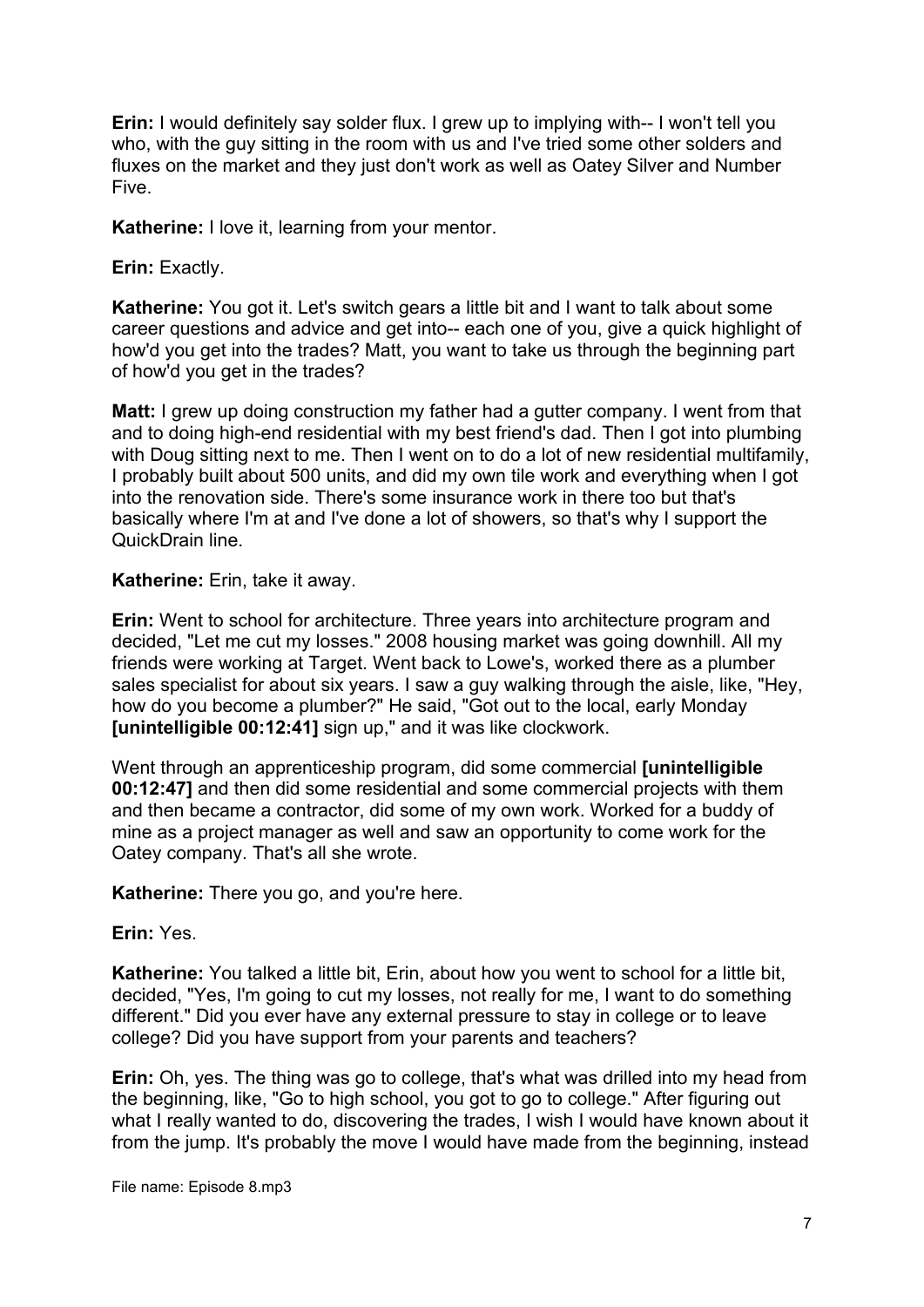of wasting time and money. Even going through the program I went through, I was able to get college credit and learn as I went.

**Katherine:** That's key. We learned a lot about that, talking with the trades and talking with trade schools, career schools, that there's so many ways that you can work in the trades, get college credits, get paid for the work that you're doing, so learn and earn at the same time, which is really cool. I think a lot of people don't know that that's an option for them. Matt, tell me a little bit about what did your support look like and just the pressures around it?

**Matt:** I went to school for fire tech and paramedic. The biggest thing about the trades is, a lot of times I love being in the field, accomplishing a project. It's almost like the instant gratification. A couple of weeks ago, I worked with a guy that just graduated college on a project, was working with his dad doing tile work. Decided to take a year off, out of college to get into the trades a little bit. I talked to him a little bit and he says, "I love doing this." You don't always have to go to college to make a good living, that's for sure.

I decided fire tech and paramedic wasn't for me. For one, when I was trying to get into it, it was very hard to get into here. I loved being in the construction industry. I always told the guys that built for me, "It's nice to watch a house go up and the smile on people's face when you close their house, that's the largest investment of their life." It's a great industry, and I wouldn't trade it for anything else.

**Katherine:** That's great. Doug even for you too, any aha moments where you knew plumbing was for you or being in the trades, Matt was for you?

**Doug:** I think for me, it was the first GI Joe I threw in the toilet and flushed. I think I think I knew I was going to be a plumber at that point.

[laughter]

**Katherine:** Do I want to know what happened after that?

**Doug:** No, basically, I told my story, I think on the first episode, and my humble beginnings allowed me to meet a HVAC contractor who was changing a heating system in the building that we had lived in at that time.

**Katherine:** He was your, aha.

**Doug:** Yes, he was. I was fascinated, I was curious, he gave me an opportunity, I kept expanding on it. I had some nice opportunities in my lifetime.

**Katherine:** That's great. How about you, Erin.

**Erin:** For me, it was as an apprentice, making the transition from architecture to plumbing, it's some similarities involved because you have to be able to see the end result in the beginning. I added some creativity to it, also the hands-on, but also not being at the same place all the time, because you go in multiple job sites.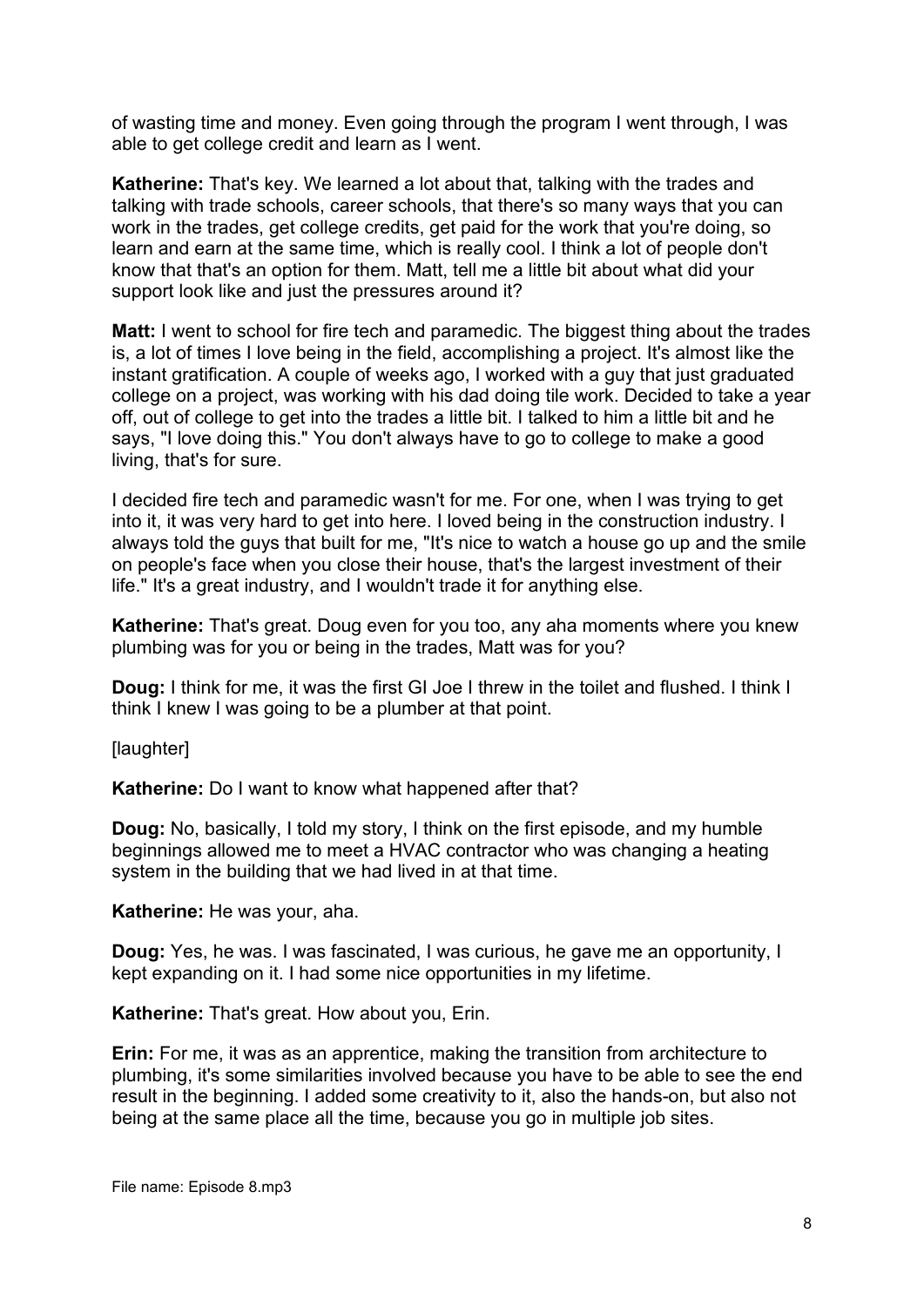I know, I can get bored quick with certain jobs. It was one of those things where it's something different every day. As Matt mentioned, you get that instant gratification at the end of the day and you know, "I did that."

**Katherine:** Sure. For you, Matt.

**Matt:** Definitely for me, it's being able to make people's dreams a reality. I did a lot more GC work so I was not as focused on just plumbing, building people's houses that they're going to move their family into. That's really the, "Oh, man, this is great."

**Katherine:** That's cool. If you could go back in time and you could give your younger self one piece, not 10 there, Doug, one piece of advice, what would it be? I know that's tough, isn't it?

**Doug:** Just one.

**Matt:** Don't your waste the time going to school, for me, for fire tech and paramedic, go right into the trades. That's mine.

**Doug:** For me, I've taken a lot of risk in my life, calculated risk. Not to stress so much about the risk that I took and be more confident about the risk knowing that, hey, I stand a very good chance of being successful. That would have cut a lot of stress out of my life.

**Katherine:** It leaves you, Erin. The time is now, that one piece of advice.

**Erin:** Let me throw social media in here. TikTok, TikTok. For me, I got a different outlook about it because I think everything that I've been through makes me appreciate the journey that I've been through a little bit more and find employment later on. I think if I would have started right out of high school I might not have appreciated it as much as I do finding it later in life.

**Katherine:** That's a great perspective. I think for a lot of us, the way that things happen or meant to be, I like yours Doug about sometimes we get so worried and so stressed about, "Oh, should I do this or shouldn't I do it," and taking a good calculated step sometimes and not always worrying about what's going to happen is not a bad thing.

Speaking of social media, how do you feel TikTok and other social media platforms are playing a role in the trades today? The good and the bad.

**Matt:** I'll just put it this way. Sometimes I watch stuff on there and just want to respond back, "You're doing it wrong." It's pretty good how social media is able to drive business everything else but not everybody put doing stuff on there you should take to heart as they're doing it correctly.

**Erin:** I think it's good exposure for the trades definitely. Just showing a younger generation that trades is out here and is an option. The conversations back and forth and the comments, kind of funny because as soon as you see a picture, it's like, "Oh, that's not how we do it here," or "That's not code here." I don't know if a lot of people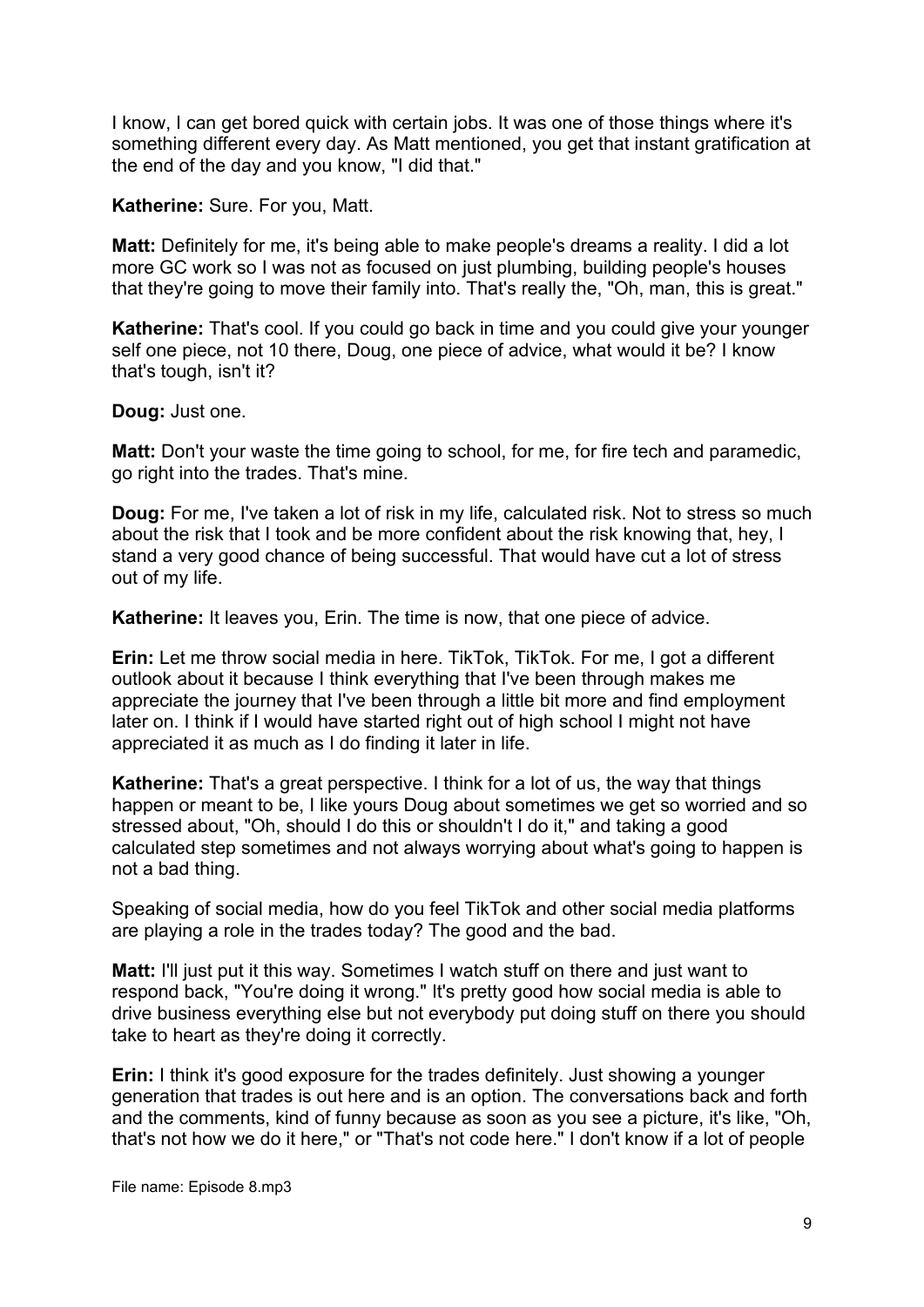don't realize the code is different amongst different states and municipalities and things of that sort. Good and bad, but it's definitely entertaining nonetheless.

**Katherine:** Yes. That's for sure.

**Doug:** What we do know here at Oatey, I'm recognized as a social media expert.

**Katherine:** No, you are not.

**Doug:** Basically I just figured out apps six months ago weren't something I ordered at dinner.

[laughter]

**Doug:** What I think the negatives are about social media is, we have a tremendous amount, what do we have by now, 30,000 followers at this point?

**Katherine:** That is the goal for 2022.

**Doug:** There you go. I think I'm actually going to maybe get a tattoo if we get that many or something.

**Katherine:** Oh, you hear that, Amanda? Tattoo for 30,000.

**Doug:** Anyhow, we have a lot of great technicians. Most of them are tuning into us all the time so that they can see what's going on in the industry. For those technicians, when they see things on social media that aren't accurate, like Matt said, I just want to reach out and say, "Oh God, it's not right." Here at Oatey, we always have conversation, we have collaboration and we have consistency.

What they're seeing out there in the field, a lot of times the younger folks here they'll come to me and they'll say, "Hey, Doug, I saw this thing on YouTube." My first response is, "Hey, I didn't know your dad did videos on YouTube." I get this always, "It's not my dad." I go like, "Oh, uncle, brother?" "No, no." They're like, "I don't know who they are."I say, "Exactly, you don't know who they are."

A lot of times you find technicians who discover workarounds, and you might look at that, but it won't apply to your application. I think that's where some of the negatives are. The positives are, you have a nationwide community with constant conversation.

**Katherine:** Global.

**Doug:** Yes, global.

**Katherine:** Global, we're all over.

**Doug:** Yes. I think that's one of the positives and it's instant too. It's like, I can see it now and it might help me get through a situation I'm having trouble with.

**Katherine:** Yes, I'm going to speak for myself on this one. I'm not in the trades nor have I ever, but really connected to the team that manages social. During the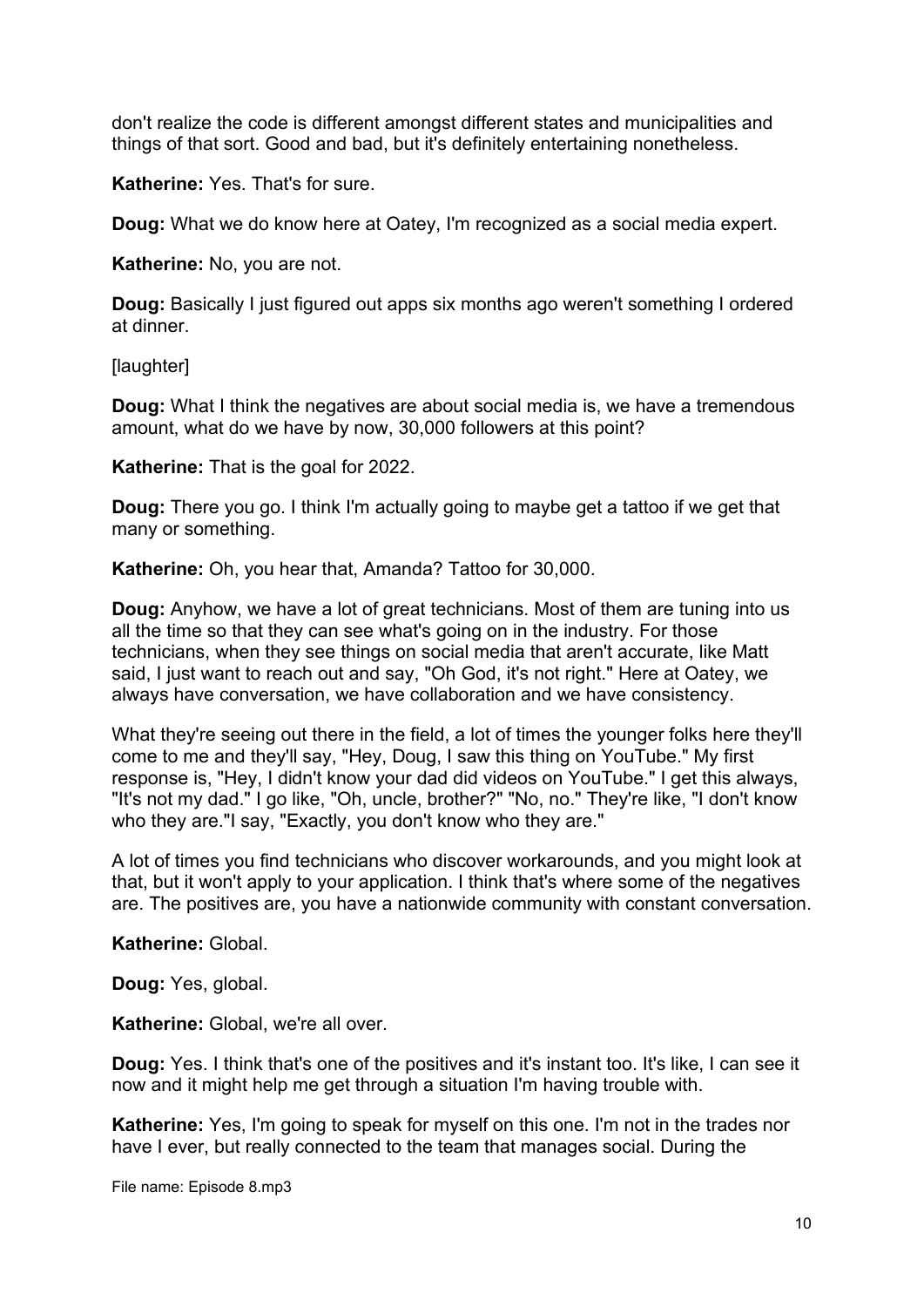pandemic our sales team wasn't out there and they weren't able to travel and stuff. Really, we were able to connect with that community more than ever via social media. My five-year-old son was stuffing stickers, putting them in so we can send them out all over the world during the pandemic.

I really have appreciated the opportunity to understand and get to know the trades better, look at this great community that they have, it's really cool, and I tell everyone about it. I'm like, "You want to see a trade that really respects each other and works hard for each other and collaborates, and we give away product to one plumber and five more would say, "Hey, I want to try it." We'd send that product out to those other five, and it's just been a really a great opportunity for us to connect, to get to know what's working, what's not.

Our ambassador program that comes here, now we're going to be on our second year, which is super cool, but I also agree there's some negatives. There's some people out there who just hide behind social media and can be mean and not nice and put out videos and demonstrations that are aren't accurate. You always have to go in there a little bit guarded to know that not everything is the reality, but we have so enjoyed it here at Oatey as being a part of that community, which has been really fun.

**Doug:** Our season so far, Katherine, we've been basing it on opportunities and who wants to get in and stuff. One of the things I also noticed on social media is the simple fact that we have a lot of young great technicians out there. They don't have the opportunity to show people how much pride they take in their work and how well of a job they do. Social media gives them that opportunity.

#### **Katherine:** It does.

**Doug:** We'll see tons of young technicians out there and they'll send in their photographs for us to look at and you look at them you're like, "Wow, that's fantastic. I would hire a guy like that."

#### **Katherine:** Yes, for sure.

**Doug:** That's also good positive.

**Katherine:** Yes, and I think that by building that community it's going to allow other people to visually see it, and as we've been talking a lot about how do we get people into the trades, how do we get a publicized better? How do we get educators and parents and students to be talking about the trades more. Those sharing their stories and what job sites are and what plumbing really is, not the myth and what people think, but what it truly is, like you said, Erin, it was great that you had that architectural background so that you really could tie it into your plumbing. You have to be able to understand all of these things to be able to do plumbing and how things work and how houses are created. I think it makes a lot of sense.

**Doug:** I think Matt and Erin can also agree that as they started off in their career path, they were nervous.

File name: Episode 8.mp3 **Katherine:** Sure.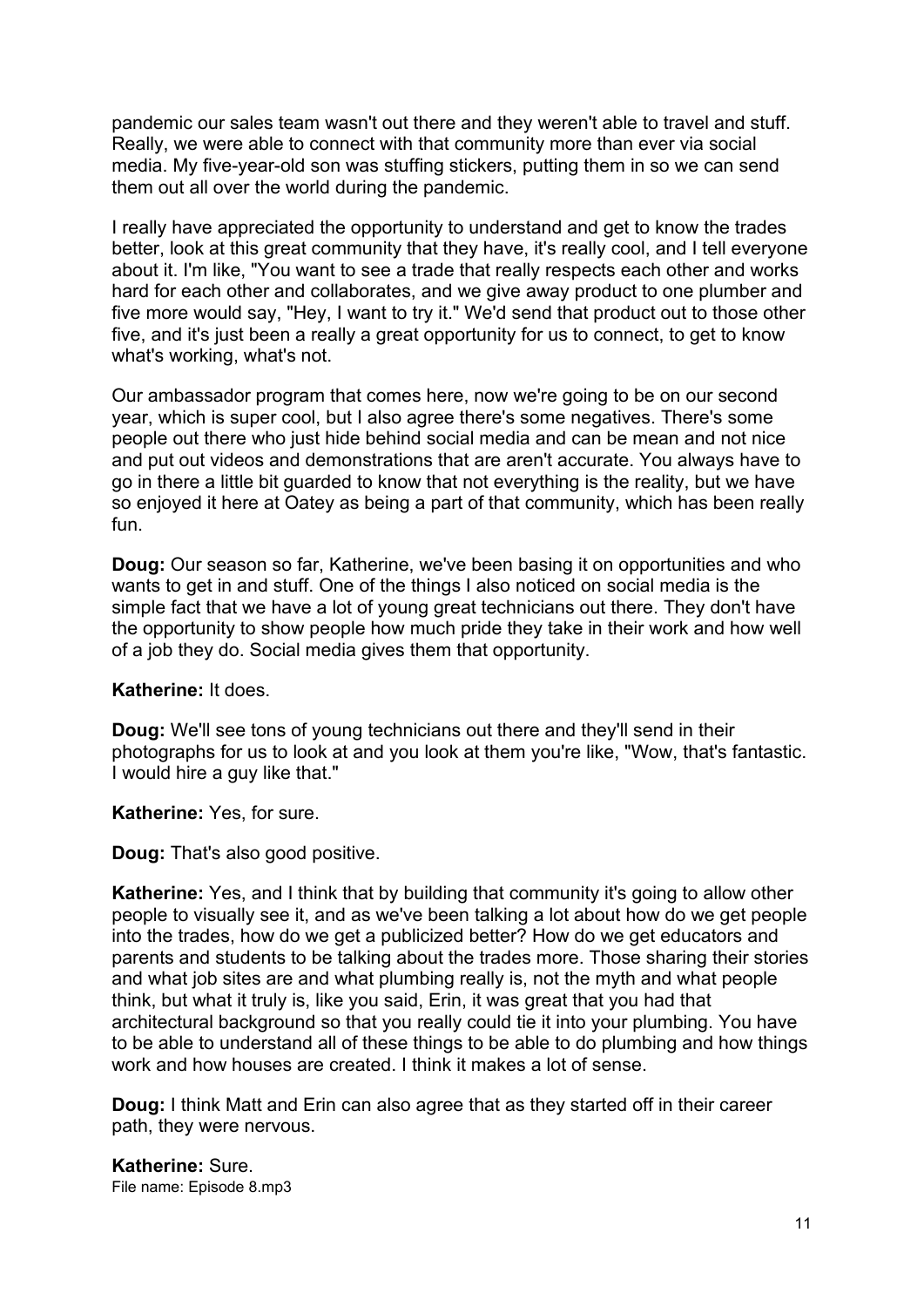**Doug:** They had anxiety over it, but I bet you if we looked at both of them right now and said, ""Hey, was it worth that moment in time for where you are today?" They would both agree and say yes.

**Matt:** Absolutely.

**Erin:** Oh, yes.

**Matt:** Absolutely.

**Katherine:** All right. We're going to go personal stories here. You guys ready?

**Doug:** Oh, lord.

**Katherine:** Could we please keep these PG 13?

**Doug:** All right. Perfect.

**Katherine:** All right. Thank you. I would appreciate it. I didn't say PG, by the way, PG 13.

**Doug:** Are we going to extend this to a late-night Oatey raw type of thing, and then we can go 17 or something.

**Matt:** Oatey, okay?

**Doug:** Rated R.

**Katherine:** Not on this podcast.

**Doug:** All right okay.

**Katherine:** I think all of us enjoy working for Oatey and would like to stay here.

**Doug:** This is true.

**Katherine:** All right. Tell me a little bit, what's your best or funniest job site story and this is the one that's like, "Oh my gosh, if you would have been there, you would have just died," type of story?

**Matt:** Doug, we'll let you take this first.

**Doug:** Okay, here we go. I had a very good friend of mine. He was having a big party, had a wedding that I was going to actually be in. He called me up. He's like, "Hey, you got to come over here, I got this party coming and my sewer's, backed up." I went over and I remember my father saying, "Hey, you're going to be in this wedding, I don't want you doing any sewer cleaning or any drain cleaning because it stains up your hands and you're going to stink."

File name: Episode 8.mp3 I promised him I would, I went over and my buddies looking at me, his wife was practically in tears, I said, "Let me give this a go." I get the sewer machine out and I'm trying to sneak this thing, cannot get this thing clear. Had excavator around the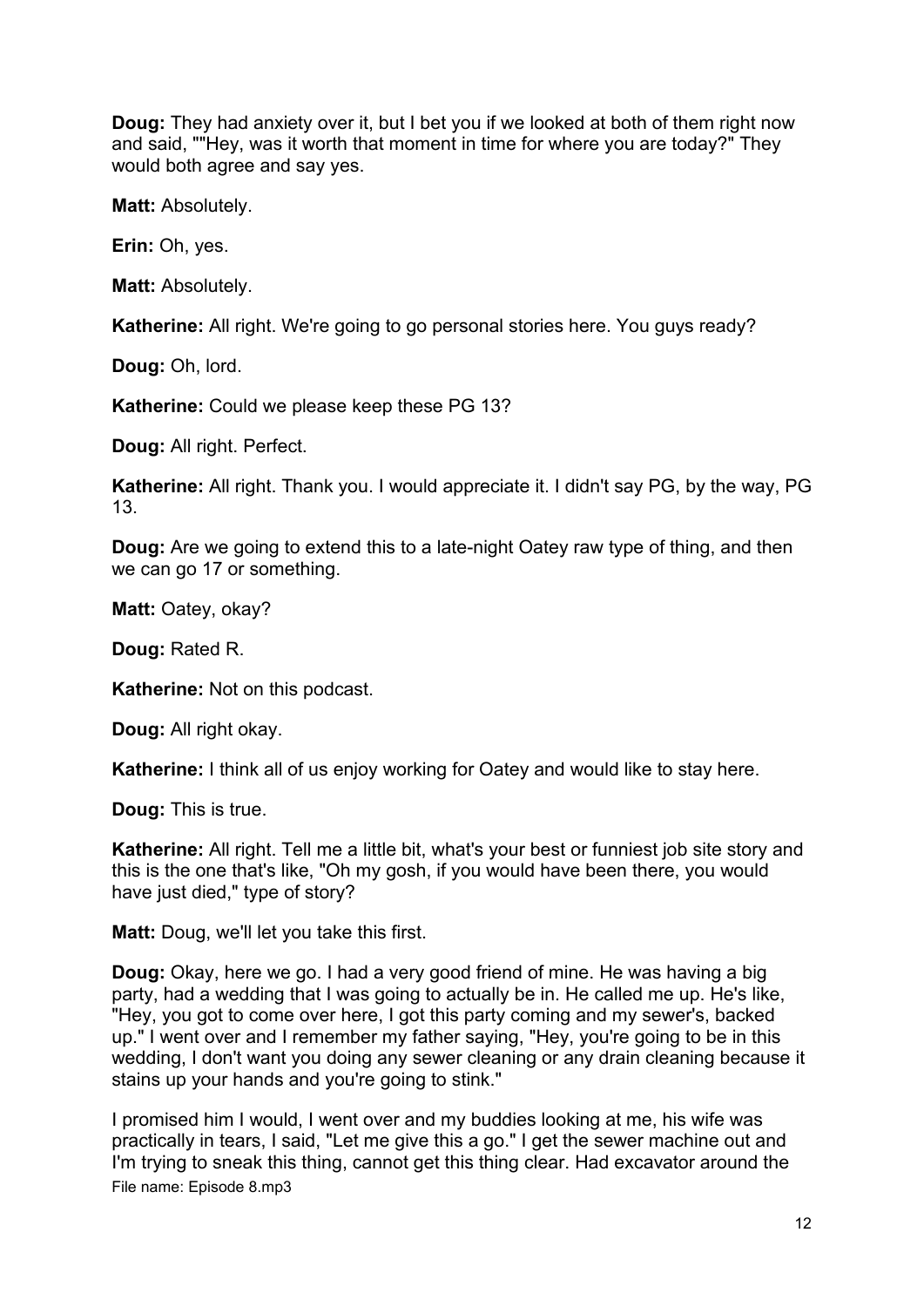corner, I called him up, I said, "Hey, come on over, I need you to clear a little yard out for me so we can find this sewer line."

While he's coming over to clear this out, I'm standing on this cement block in the front of this yard in a very modern community. I looked at him and I said, "Hey Dave, what was this pad for?" I was thinking patio. Before I got the words out, boom, I fell in and what I fell into was a septic tank.

**Katherine:** Oh no.

**Doug:** It was full of poop. Can we say poop? Okay, great.

**Katherine:** You can say shit, that's disgusting.

**Doug:** It was full of poop.

[laughter]

**Doug:** I managed to keep steady. Then after the excavator and my friend Dave finished, throwing up basically, they dropped the chain down to me and then got me out of it. I stripped down butt ass naked. I think we can say butt naked ass naked.

[laughter]

**Katherine:** I don't have a bleep button on this thing.

[laughter]

**Doug:** In case we have to bleep it, I stripped down to my bareness and then hosed off. I became acclimated to the smell. I thought it was good. I went to the rehearsal dinner and I was informed that I should leave because of the odor. I went and I took tomato bass. I went, I called a veterinarian. They hooked me up with some skunk stuff. I bathed so much, I lost three layers of skin.

I'm thinking, Hey, I smell like roses at this point. On the day of the wedding got in my tucks, drove to the wedding. I didn't meet up with anybody beforehand and walked in and they actually wouldn't let me sit at the wedding party table because I stunk so bad.

**Katherine:** Oh no.

**Doug:** The funniest part about the whole story was, I took the tuxedo back. Turn it in from the rental.

**Katherine:** [laughs] They said you could keep it?

**Doug:** The guy told me I had to buy the tuxedo because it stunk so bad.

**Katherine:** Oh my gosh.

File name: Episode 8.mp3 **Doug:** I guess by my adrenaline pumping so much, all my pores just opened up and I just absorbed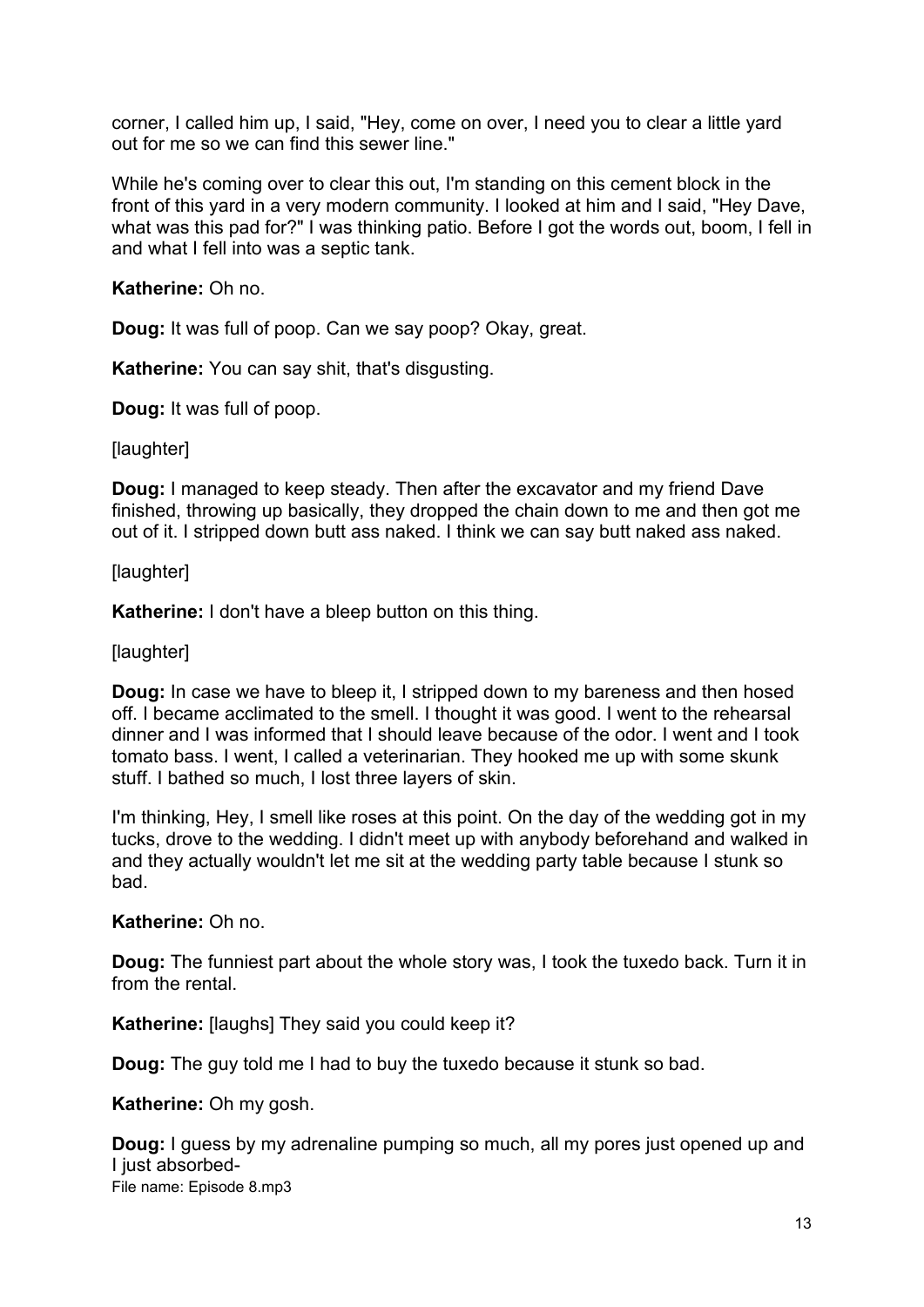**Katherine:** You sucked it all in.

**Doug:** -shit.

**Matt:** Oh my God.

**Katherine:** Oh my goodness.

**Doug:** I think that's my funniest story.

**Katherine:** That's hysterical. Dave, was it Dave's life?

**Doug:** No, it wasn't Dave's life.

**Katherine:** All right. That's who it was coming to my mind.

**Doug:** [laughs] That would have been funny if it was Dave.

**Katherine:** That would have, I could have seen him. Oh my goodness, Doug. All right. Sorry, Erin and Matt, can you guys top that.

**Matt:** I got another sewer machine story go along with Doug's.

**Katherine:** All right. Let's hear it.

**Matt:** Probably the funniest one. I was actually working for Doug and he sent us out to snake this lady's storm lines out in Shaker Heights. We're out there and we couldn't get the machine down into the window well. A guy I was working with was down there and he got his shirt too close to the sewer machine. Next thing I knew he had no shirt on.

Shirt got ripped off, was stuck to the snake. He's yelling, "Stop, stop." That was probably one of the funniest plumbing questions. The funniest one about Doug was the day he got purple primer all over him. For me, that was funny. It wasn't funny for Doug.

**Doug:** I was piping in one of the vats and the vat was supposed to be drained. I checked ahead of time, they said, "Yes, it's drained." I pulled a valve and when I pulled the valve, I was covered in purple primer. There again, I was butt-ass naked as I was running-

[laughter]

**Doug:** -to the shower to try to drench this off of me. I was purple for probably about two weeks. I looked like a huge Barney at that time.

**Katherine:** Oh my gosh.

**Doug:** The funny part was, I just started dating a young lady and we were supposed to go out that night and we never did go out because I had to keep saying, oh, I'm sorry, I can't show up. That's another funny one.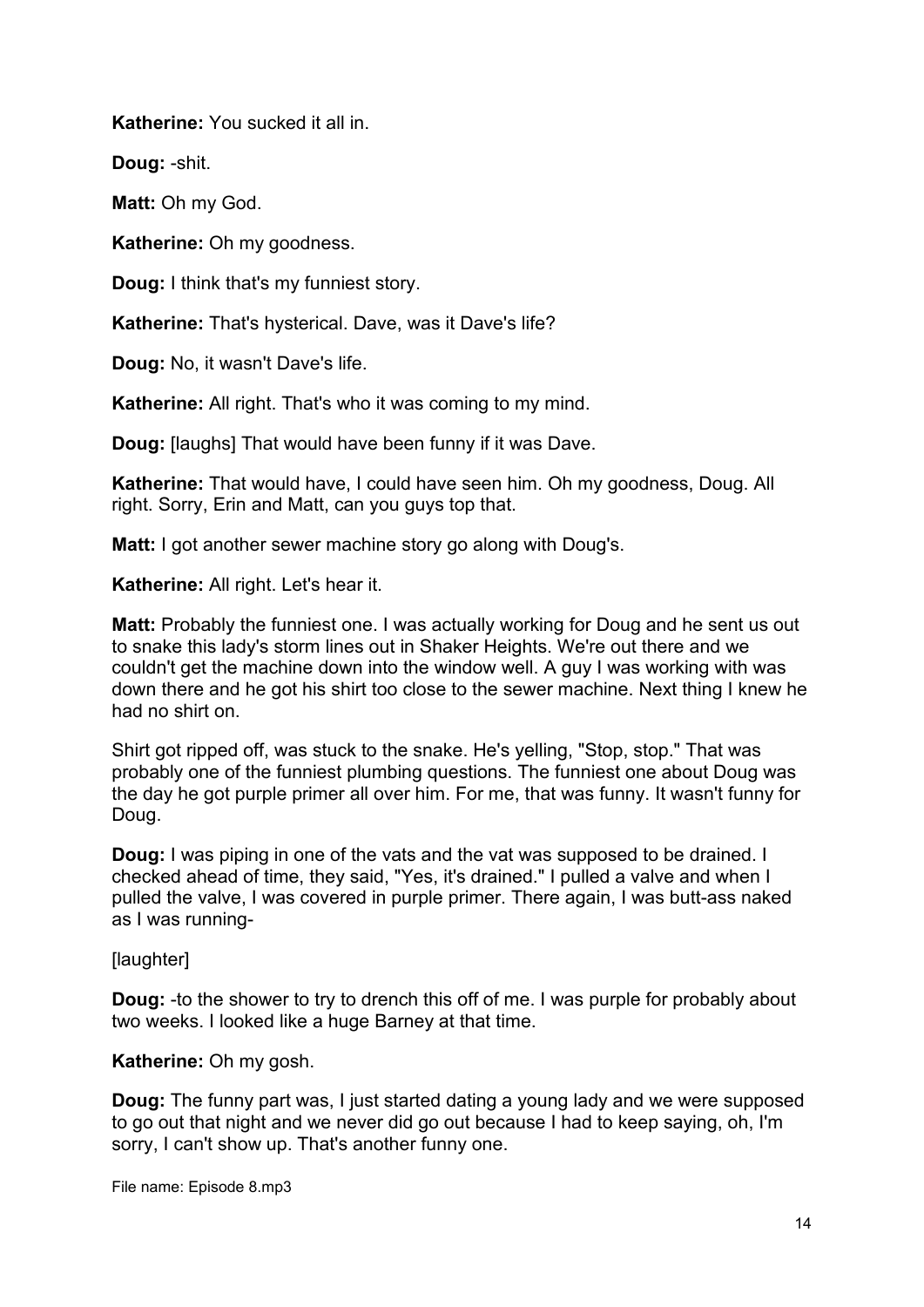**Katherine:** Oh my goodness. All right, Erin, you're up?

**Erin:** I don't have anything that funny.

[laughter]

**Erin:** I was on a job site, us plumbers decided to go to war with the electricians.

**Katherine:** Oh, when does that not happen?

**Matt:** All the time.

**Katherine:** All the time.

**Erin:** It was a friendly war. It was just a little prank war, things like we were sitting up on the second floor, we would throw banana peels through their window during break. They got real creative and they strung up, they had some conduit in the room over our break table and they sent a string through and it was a bag full of like old fruit and things of that sort. [laughs] They were in the hallway, they cut the string and splat under our break table. At that moment, we gave them the crown said, "You win."

**Matt:** Maybe we should have a podcast just about pranks-

**Katherine:** Oh goodness.

**Matt:** -that have happened on the job sites, I got a ton of those.

**Doug:** We could do plenty of them. [laughs]

**Katherine:** Oh, I am sure. Erin, what would you say has been the most rewarding part of your trade's profession?

**Erin:** Most rewarding part is being able to share my experience with the youth right now, younger generation and just spread the word about the trades and given the opportunity that I wish I had at that age.

**Katherine:** That's great. How about you Matt?

**Matt:** I think training. Training is my favorite part about the job. Training people and teach them how to do stuff. Once you learn something, you continue doing it for life. I think that's probably my most rewarding part of the job.

**Katherine:** What do you say Matt is something that people may not know or expect about you? Any misconceptions about as you combat a general contractor?

**Matt:** No, I'm pretty straightforward. Got to tell it how it is, but most people, from a GC standpoint, the hardest part about being general contractor is spending a lot of time with your family. That's a big trade off you got to make sure. I always try to be at all my kids' sporting events, even though we're still running jobs, but--

File name: Episode 8.mp3 **Katherine:** Yes, the balance between work and home.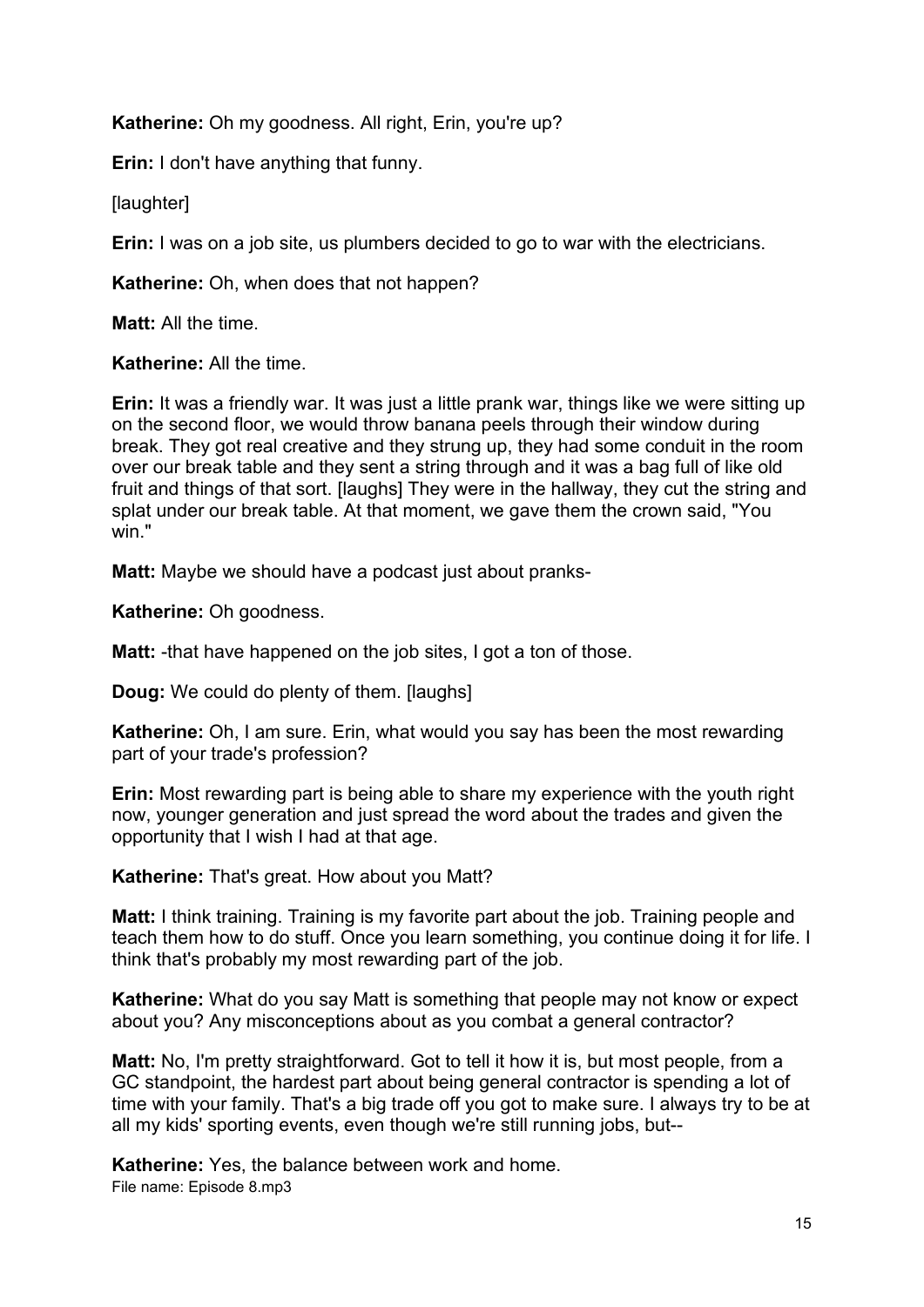**Matt:** Work-life balance, man that's super important, especially for people that think about going into the trades, always remember that.

**Katherine:** Yes, for sure. Doug.

**Doug:** Oh boy.

**Katherine:** Biggest pet peeve when dealing with a customer or homeowner. Now this is not like within Oatey because we love all of our customers.

**Matt:** I got one.

**Katherine:** I'm talking about working outside of the four walls. Ah, biggest pet peeve.

**Doug:** I would have to say when I'm hired by someone, then I come in as an expert, which is why they retain my services, at that point in time, what they do is, they tell me how to do my job. At that point, I almost feel like, "Why am I here, should I even be billing you for my time because you obviously already know what you're doing." Then after I'm doing the work I started and I'm progressing along, they come in and they start saying, "Oh I did this before and I probably would have done it that way."

As a professional master plumber who had a pretty nice career, for me to come in and say, "Oh, I didn't know you were in construction." "Oh, well I remodeled my basement once." It's like, "Okay, yes, that puts us on the same level." I would have to say that would be my biggest pet peeve.

**Katherine:** I see like everyone's head shaking in the room.

**Erin:** I call those the helicopter customers, the ones that like the hover and stand over your back the whole time.

**Matt:** Oh yes.

**Katherine:** It's like when you go to the doctor and they diagnose you with something and you're like, "Oh no, I think it's this because I googled it." Somebody just went to school for that long and--

**Matt:** I'm going to go right along with Doug and what Erin said, my biggest pet peeve, I used to build a lot of houses, customers that want to try to be on the job site standing in the house while you're flying trusses or throwing lumber overhead. It's like, "Hey, go sit in your car or something like that before you get hurt."

That was my biggest pet peeve. they're hiring you to do something, you're the one that's-- you're the professional, you know what you're doing and they want to try to micromanage a build.

**Katherine:** All right. This is the funny one. What are your go-to snacks/ drinks on the job site?

**Erin:** Oh man. Go-to drink most probably energy drinks.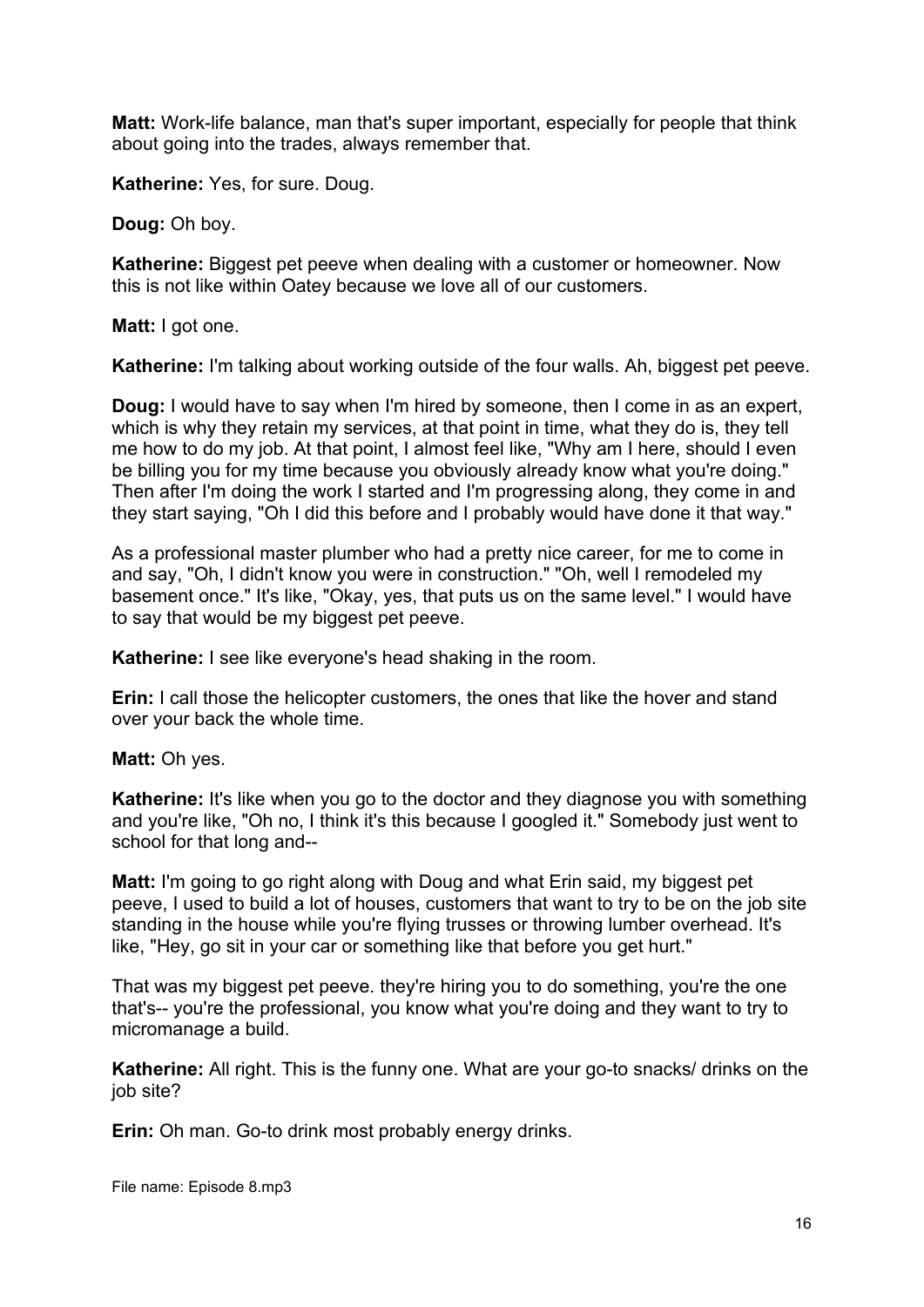## **Katherine:** Monster?

**Erin:** Monster, Red Bull, whatever I get my hands on. Go-to snack, I'd say probably some Cheez-Its.

**Katherine:** Cheeze-Its? The puffy kind or the hard kind.

**Erin:** The hard kind.

**Katherine:** Hard kind. All right. Cheeze-Its, energy drink

**Matt:** Doing plumbing, you don't get to wash your hands. You try to get food that you don't have to touch.

**Katherine:** Like a long Turkey stick.

**Matt:** Get a Slim Jim or something, but the energy drinks, yes, put a case in the van and live on it.

**Doug:** I'm a little older. We didn't really have energy drinks back then but Mountain Dew. Get all jacked up on Mountain Dew after a while.

**Katherine:** That's just as good as a-- that is an energy drink.

**Doug:** As far as snacks go--

**Katherine:** I don't know if I know your favorite snack. What is it?

**Doug:** I don't know if I really have one. Never really snacked much because we were always so busy you forget to even eat during the day.

**Katherine:** Yes, just when you finally sit down to eat.

**Erin:** That's true.

**Doug:** Bags of beef jerky.

**Katherine:** Bags and bags.

**Erin:** Whatever you pass on the way home-

**Katherine:** That's what you're getting.

**Erin:** -that's what you're getting.

**Matt:** Yes, exactly.

**Katherine:** What's your favorite part about working with one another every day?

**Doug:** I'll tell you what, I used to really enjoy working with these two guys, okay-

**Katherine:** Here it comes.